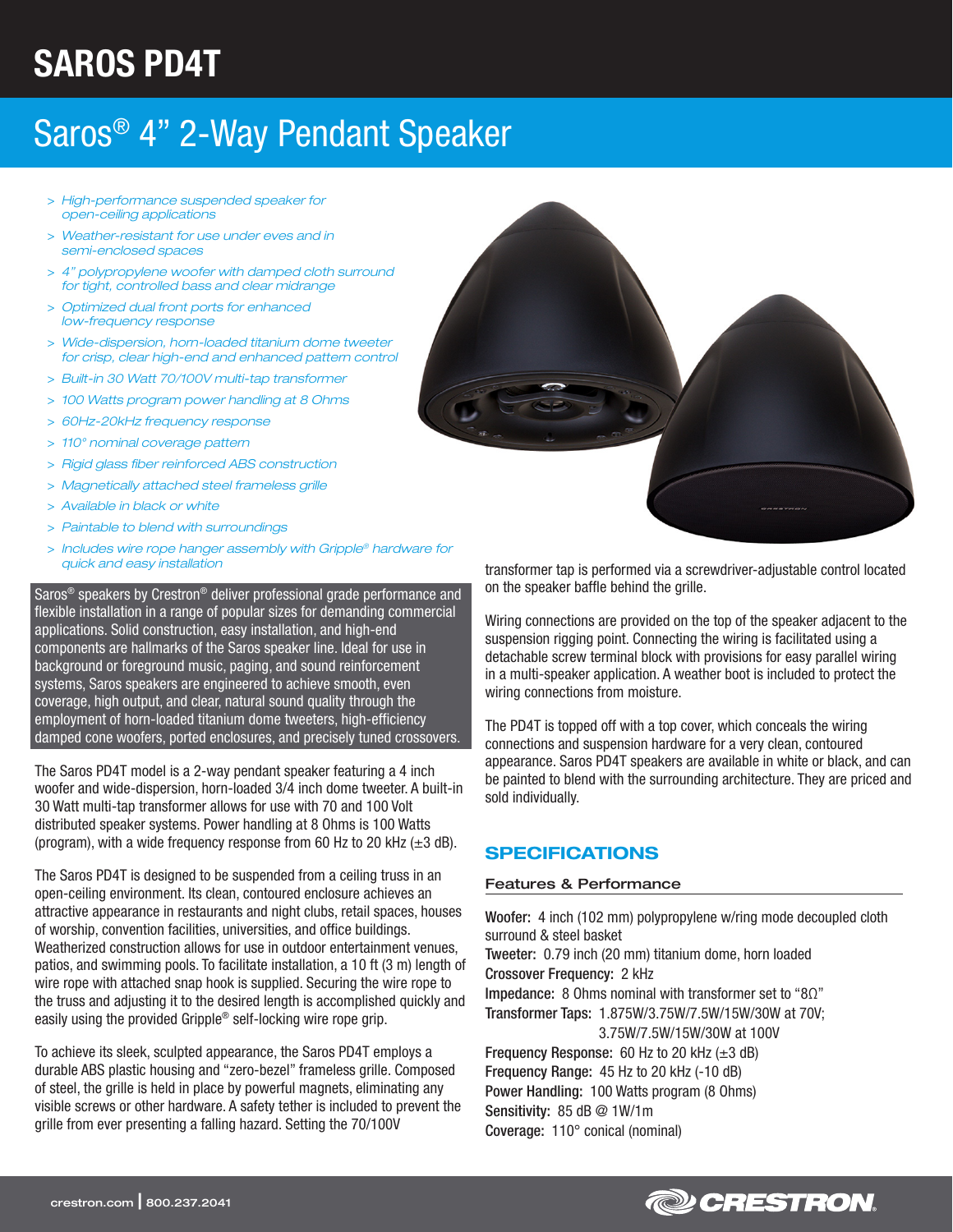## SAROS PD4T Saros® 4" 2-Way Pendant Speaker

#### **Connections**

Input: (1) 4-pin 5 mm detachable terminal block with screw-down flanges and weather boot; Speaker input with parallel pass-thru; Maximum Wire Size: 12 AWG

#### **Controls**

Transformer Tap: (1) Recessed screwdriver-adjustable rotary switch on baffle;

Used to select 70/100V tap or 8 Ohms (bypass)

#### Environmental

Temperature:  $-2^\circ$  to 120° F ( $-19^\circ$  to 49° C) Humidity: 5% to 95% RH (non-condensing) Splash Resistance: IPx4 rated per IEC 60529

#### **Construction**

Enclosure: Glass fiber reinforced ABS plastic, UL® 94V-0 flame rated, textured finish, paintable, removable top cover

Baffle: Glass fiber reinforced ABS plastic, UL 94V-0 flame rated Grille: Steel with textured finish, paintable, magnetically-held "zero-bezel" frameless, safety tether

Mounting: Single rigging point beneath top cover for suspension; Gripple® 10 ft (3 m) wire rope (aka, aircraft cable) hanger with attached snap hook and self-locking wire rope grip included

#### **Dimensions**

Height: 8.33 in (212 mm) Width: 9.02 in (223 mm) diameter

#### Weight

7.0 lb (3.2 kg)



SAROS PD4T-W-T (White) SAROS PD4T-B-T (Black)

### MODELS & ACCESSORIES

#### Available Models

SAROS PD4T-B-T-EACH: Saros® 4" 2-Way Pendant Speaker, Black Textured, Single SAROS PD4T-W-T-EACH: Saros® 4" 2-Way Pendant Speaker, White Textured, Single

#### Available Accessories

SAROS PDS8T: Saros® 8" Pendant Subwoofer

Notes:

Crestron warrants to the original end purchaser that this Crestron Speaker Product, when purchased directly from Crestron or an authorized Crestron Dealer, will be free from defects in material and workmanship for the life of the product except for speaker grills and outdoor rated speakers, which are warranted for five (5) years. Crestron will at its option and expense either repair the defect or replace the Speaker Product with a new or remanufactured Product or a reasonable equivalent. In cases where a new model is substituted, a modification to the mounting surface may be required. If mounting surface modification is required, Crestron assumes no responsibility or liability for such modifications.

This product may be purchased from an authorized Crestron dealer. To find a dealer, please contact the Crestron sales representative for your area. A list of sales representatives is available online at [www.crestron.com/salesreps](http://www.crestron.com/salesreps) or by calling 800-237-2041.

The specific patents that cover Crestron products are listed online at: [patents.crestron.com.](http://patents.crestron.com)

Certain Crestron products contain open source software. For specific information, please visit [www.crestron.com/opensource](http://www.crestron.com/opensource).

Crestron, the Crestron logo, and Saros are either trademarks or registered trademarks of Crestron Electronics, Inc. in the United States and/or other countries. Gripple is either a trademark or registered trademark of Gripple Limited in the United States and/or other countries. UL is either a trademark or registered trademark of UL LLC in the United States and/or other countries. Other trademarks, registered trademarks, and trade names may be used in this document to refer to either the entities claiming the marks and names or their products. Crestron disclaims any proprietary interest in the marks and names of others. Crestron is not responsible for errors in typography or photography. Specifications are subject to change without notice. ©2016 Crestron Electronics, Inc.